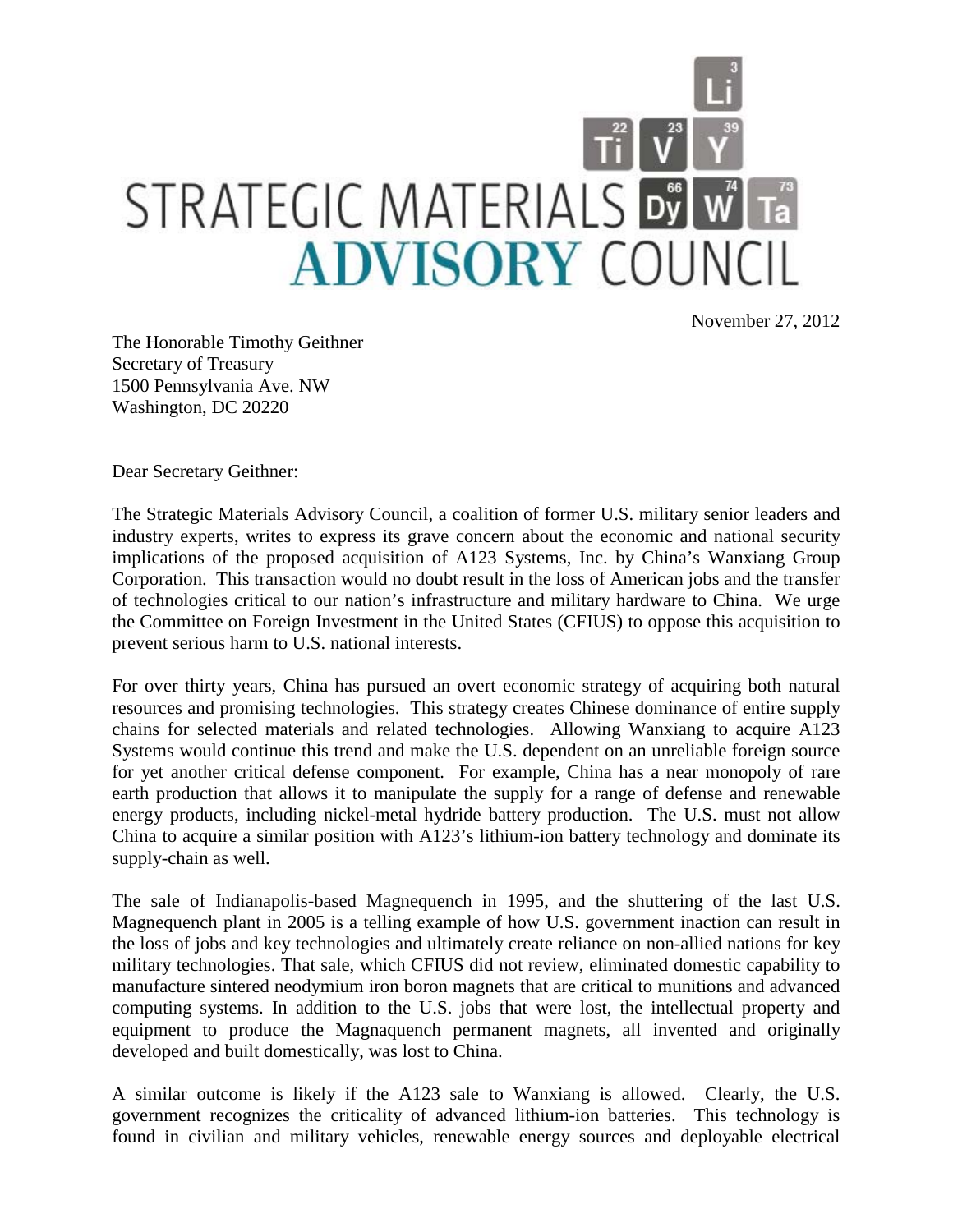power systems. For example, A123 products increase the reliability of power transmission and allow for integration of new, renewable energy sources into the electrical grid. This technology's potential is widely recognized and has earned at least nine Department of Defense (DoD) contracts and nearly \$250 million in American Recovery and Reinvestment Act grants.

If this purchase follows the pattern of Magnequench, the buyer would transfer all of A123's intellectual property to China, surrendering yet another United States-developed next generation technology. CFIUS must ensure that this does not happen.

Risk mitigation seems unlikely to succeed due to the dual-use nature of this technology. Our nation must protect all of A123's intellectual property, as the sale of any one segment of the company will allow the reverse-engineering of the other parts as well, due to the similarity of the company's product lines.

We believe it is in the best interests of the United States to block this transfer, as CFIUS has successfully done in similar situations. Aside from the national security risk, American taxpayers should not pay for development of a technology that is freely transferred to a non-allied nation.

Thank you for your attention and consideration. If you have any questions, please do not hesitate to contact our offices.

Sincerely,

Dean & Popps

Dean G. Popps Co-Chair, Strategic Materials Advisory Council

Jobert of Lat

Robert H. Latiff, Ph.D., Maj Gen (USAF Ret.) Council Member, Strategic Materials Advisory Council

ernel . Holder

Cornel A. Holder, Former Administrator Defense National Stockpile Council Member, Strategic Materials Advisory Council

Kack Fifton

Jack Lifton, Senior Fellow IAGS Council Member, Strategic Materials Advisory Council

Bany Mc Costello

Barry M. Costello, VADM (US Navy Ret.) Co-Chair, Strategic Materials Advisory Council

offrey R. Mema

Jeffrey R. Riemer, Maj Gen (USAF Ret.) Council Member, Strategic Materials Advisory Council

James Hedrick Co-Chair, Strategic Materials Advisory Council

tephanic Sande

Stephanie Sanok Council Member, Strategic Materials Advisory Council